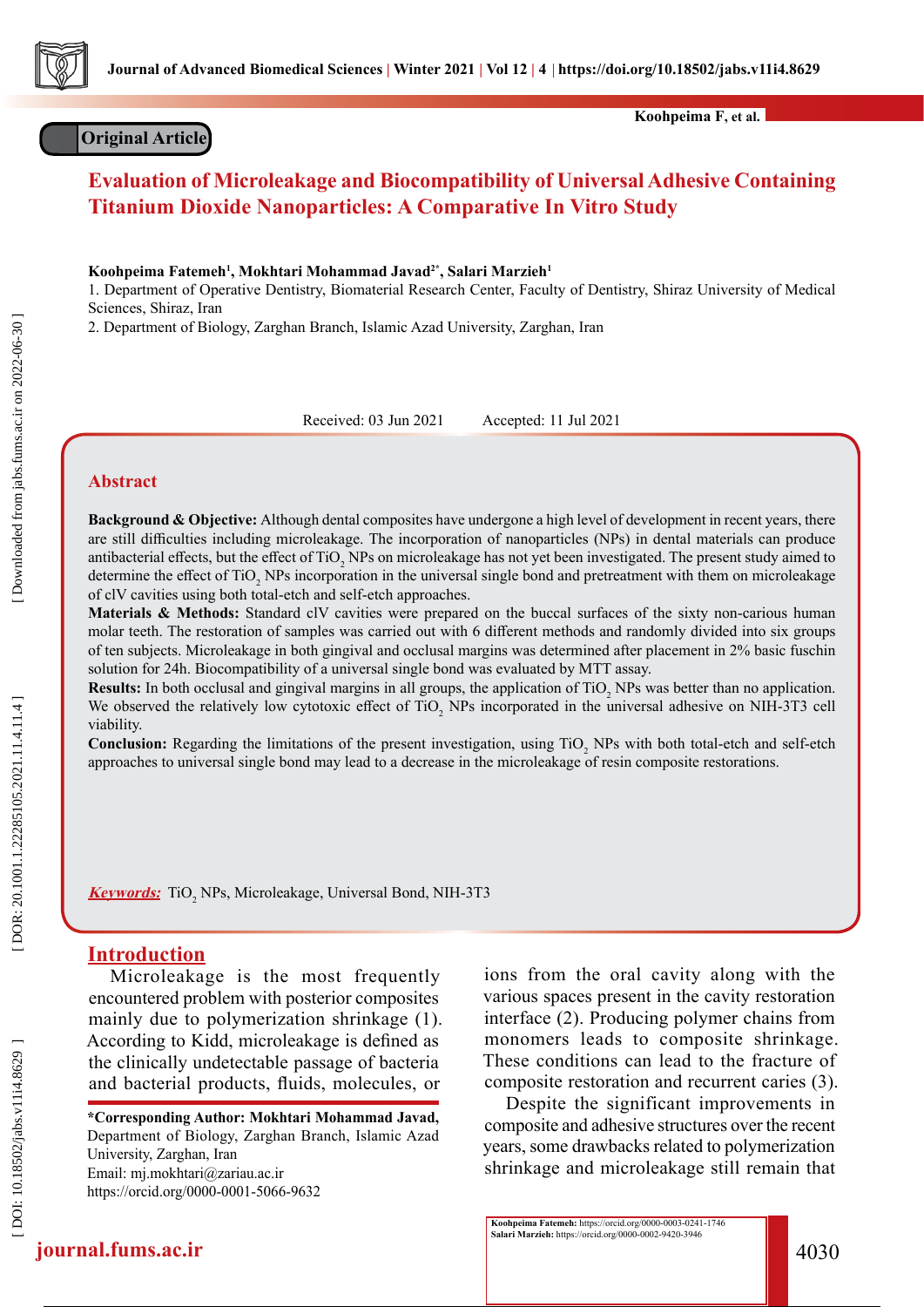**Journal of Advanced Biomedical Sciences | Winter 2021 | Vol 12 | 4 https://doi.org/10.18502/jabs.v11i4.8629** 

have to be improved (4, 5). Currently used composites demonstrated the volumetric shrinkage from 2 to 5%. This results in marginal gap formation leading to microleakage (6). If the bonding strength at the interface is lower than contraction forces, interfacial spaces can lead to recurrent caries, staining, postoperative sensitivity and marginal leakage. Therefore, the bonding systems have an important role in reducing microleakage (7).

There are different ways to prevent plaque accumulation at the interface and on resin composite restorations. One acceptable method is the incorporation of NPs to adhesive and composite resins, due to their antimicrobial properties (8, 9).

A protective insoluble and stable oxide layer  $(TiO_2)$  is forming on the titanium surface. TiO<sub>2</sub> NPs are mostly used in medical and in the field of dentistry (10). TiO<sub>2</sub> has some specific characteristics such as exhibition of a highly efficient photocatalytic effect, chemical stability and low toxicity (11). TiO<sub>2</sub> NPs are considered as inorganic additives in resin composites that have many promising properties (12). To achieve opalescence, it was incorporated into coldcuring resin composites. A recent investigation showed that dental resin composites with  $TiO<sub>2</sub>$ NPs, demonstrated better mechanical properties (13). It was shown that the number of adherent bacteria reduces significantly on stable Titania (titanium/zirconia NPs) (14).

This investigation, thus, aimed to evaluate the effect of incorporating  $TiO_2$  NPs and pretreatment with  $\rm TiO_2$  NPs on microleakage of

### **TiO 2 NPs reduce Microleakage of Adhesive**

dental universal adhesive and their cytotoxicity using culture media of fibroblast cell line NIH-3T3.

### **Materials & Methods**

# **Preparation of samples and TiO<sup>2</sup> NPs**

The composition of the materials used in this study is shown in table 2.  $TiO_2$  NPs were purchased from the Iranian Nanomaterials Pioneers Company, Mashhad, Iran, with an average diameter of <30 nm. The characterization tests were validated by X-ray diffraction (XRD) test (DX-1000X, Dandong Fangyuan, China) and transmission electron microscope (TEM) (JEM-1011, JEOL, Japan). Dilution of Titanium isopropoxide 97% (Aldrich) in isopropyl alcohol (Merck) was done as starting solution. After the addition of distilled water (pH 8),  $TiO$ , NPs were precipitated. These precipitates were centrifuged and heated.

A total of 60 non-carious human molars that were extracted in the last 6 months were collected. Chloramine T solution was used to keep teeth (1 week at 4  $^{\circ}$ C). The teeth were placed in distilled water before cavity preparation. standard clV cavities (2 mm height, 1.5 mm depth, 4 mm length) were prepared on the buccal surfaces of the teeth, such that 2 mm of a height of the cavity, 1 mm high and 1 mm below CEJ. Cavities were prepared by a high-speed handpiece and a diamond bur (836G. FG. 010; Jota AG; Switzerland) with a diameter of 1 mm in the presence of air-water coolant. The teeth were divided into six groups according to table 1.

| Table 1. Six different tested groups $(n=10)$ |  |  |
|-----------------------------------------------|--|--|
|-----------------------------------------------|--|--|

| <b>Groups</b> | Protocols of using TiO, NP and Universal adhesive                                                |
|---------------|--------------------------------------------------------------------------------------------------|
| A             | Acid etching + Universal single Bond + Composite $Z250$                                          |
| B             | No acid etching + Universal single Bond + Composite $Z250$                                       |
| C             | Acid etching+TiO <sub>2</sub> NP Incorporation+ Universal single<br>Bond + Composite Z250        |
| D             | No acid etching+ TiO <sub>2</sub> NP Incorporation + Universal<br>single Bond + Composite $Z250$ |
| E             | Acid etching+ TiO <sub>2</sub> NP Pretreatment+ Universal single<br>Bond + Composite Z250        |
| F             | No acid etching+TiO <sub>2</sub> NP Pretreatment + Universal single<br>Bond + Composite Z250     |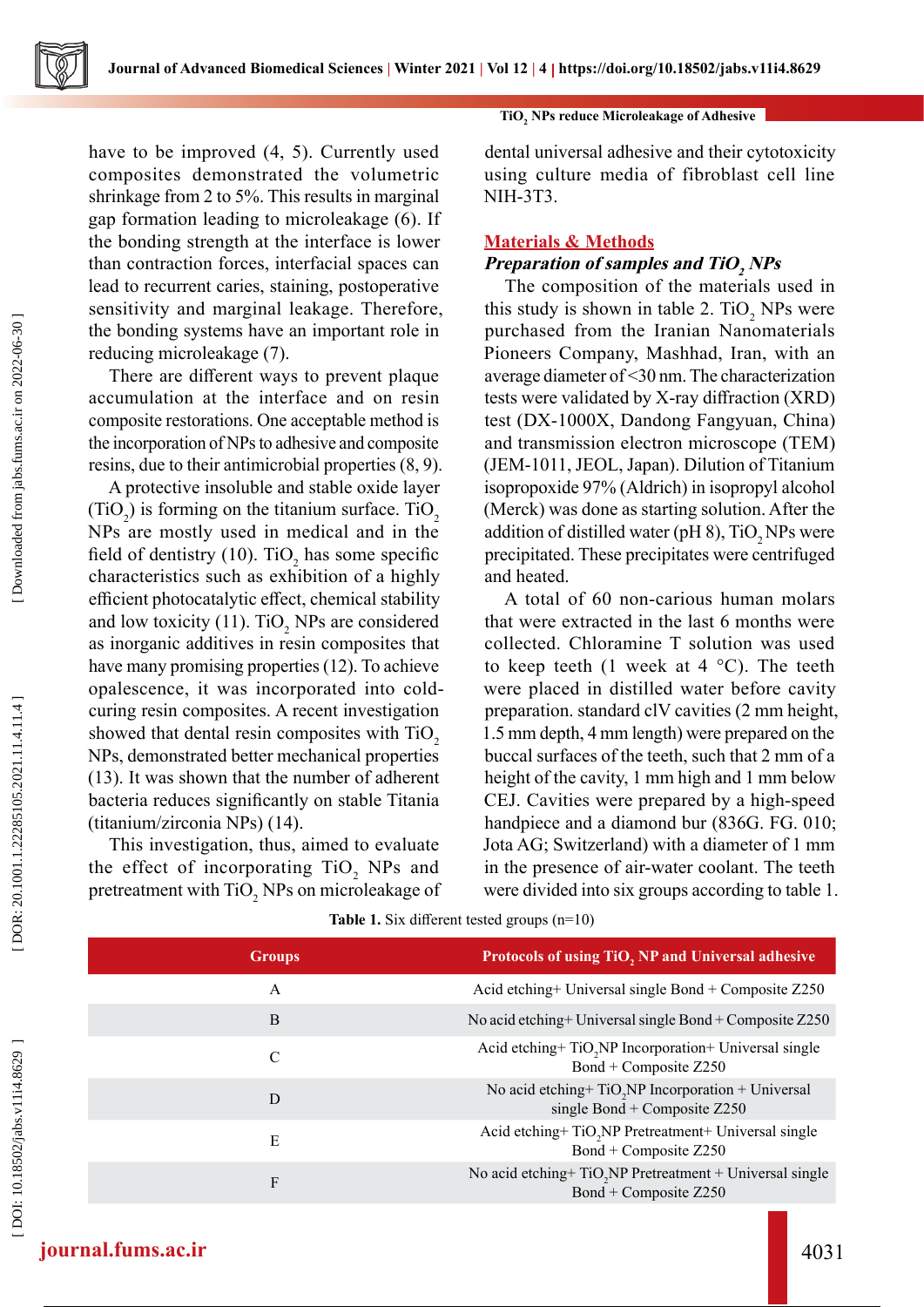

| Koohpeima F, et al. |  |  |
|---------------------|--|--|
|---------------------|--|--|

**Table 2.** Test materials name, manufacturers, composition and mode of application

| <b>Name</b>                                           | <b>Manufacture</b>                  | <b>Composition</b>                                                                                                                 | <b>Application Mode</b>                                                                                                                                                                            |
|-------------------------------------------------------|-------------------------------------|------------------------------------------------------------------------------------------------------------------------------------|----------------------------------------------------------------------------------------------------------------------------------------------------------------------------------------------------|
| (Singlebond Adhesive<br>System<br>Universal Adhesive) | 3M, ESP, St Paul, MN,<br><b>USA</b> | MDP phosphate monomer,<br>dimethacrylate resins,<br>HEMA,<br>Vitrebond copolymer, filler,<br>ethanol, water, initiators,<br>silane | Acid etch $(20 \text{ s- optional});$<br>rinse $(15 s)$ ; air-dry $(30 s)$ ;<br>dentin rewetted with water<br>$(1.5 \mu l) (60 s)$ ; one coat<br>of adhesive; air-dry (10s);<br>light cure $(10s)$ |
| Composite resin (Filtek<br>$Z-250$                    | 3M, ESP, St Paul, MN,<br><b>USA</b> | UDMA (urethane<br>dimethacrylate), Bis-EMA<br>(bisphenol<br>A polyethylene glycol<br>diether dimethacrylate),<br><b>TEGDMA</b>     | air-dry the dentin surface;<br>two coats of primer with<br>slight agitation $(20s)$ ;                                                                                                              |
|                                                       |                                     | (tri-ethylene glycol)<br>dimethacrylate) and<br>inorganic filler                                                                   | air-dry (20s); one coat of<br>the adhesive with slight<br>agitation (20s); light cure<br>(10s)                                                                                                     |
| Etchant 37%                                           | 3M, ESP, St Paul, MN,<br><b>USA</b> | $H_3PO_4 37\%$                                                                                                                     |                                                                                                                                                                                                    |

In every tested group, using  $TiO_2$  NPs was followed by water rinsing (60s). The application of adhesive systems was followed by the manufacturer's instructions (Table 2). After the application of the bonding system on the dentin surface, one block of tested composite (Z250; A1, 3M ESPE, St. Paul, MN, USA) was used over the bonded dentin cavity walls and light-cured for 40s at 600 mW/cm 2 (VIP Junior, Bisco, Schaumburg, IL).

After the restoration of cavities, teeth were placed in distilled water for 24h at room temperature, and then restorations were finished and polished. In the next step, the sticky wax was used for sealing apical foramens. All surfaces of the teeth were covered by two layers of nail varnish, except one-millimeter margin of the restorations, and then the teeth were immersed in a 2% solution of basic fuchsine (Merck, Germany) for 24h at room temperature. After that, teeth were completely washed with water to remove the additions of dye. The samples were sectioned in a buccolingual direction by a diamond disc of Mecatome cutting machine (Mecatome, France) with the presence of water and air coolant. Then, permeability was measured between the teeth and the restoration by a stereomicroscope (Motic K series) with 40x

magnification by two observers. Microleakage was determined quantitatively in occlusal and gingival margins, measured by a specific gauge.

# **Cell Treatment and MTT Assay**

In the present study, we used the NIH-3T3 cell line. The culture medium was RPMI-1640 supplemented with 10% FBS, glutamine and antibiotics (Gibco, Scotland). The cultures were incubated at 37 °C, with 100% humidity and 5% CO2. In half of samples,  $0.5\%$  TiO<sub>2</sub> NPs was added to dentin bonding using both ultrasonic and hand manipulation. A micropipette was used to measure 3 and 5μL of dentin bonding agents. Subsequently, they were placed in the center of petri dishes (5 cm inner diameter) and irradiated with a visible light curing unit for 20s at 600 mW/cm 2 (VIP Junior, Bisco, Schaumburg, IL). Thereafter, 5 mL per vial of serum-free RPMI-1640 was added (37 °C for 24 h). A 0.22 mm syringe filter was used to sterile the extract medium. 100 μL of extract medium was added to the 104 cells (final volume 200 μl supplemented with 10% FBS) and incubated for a further 48 h. The methyl thiazolyl tetrazolium bromide (MTT, Sigma, USA) assay was used to determine the cell viability (15-17).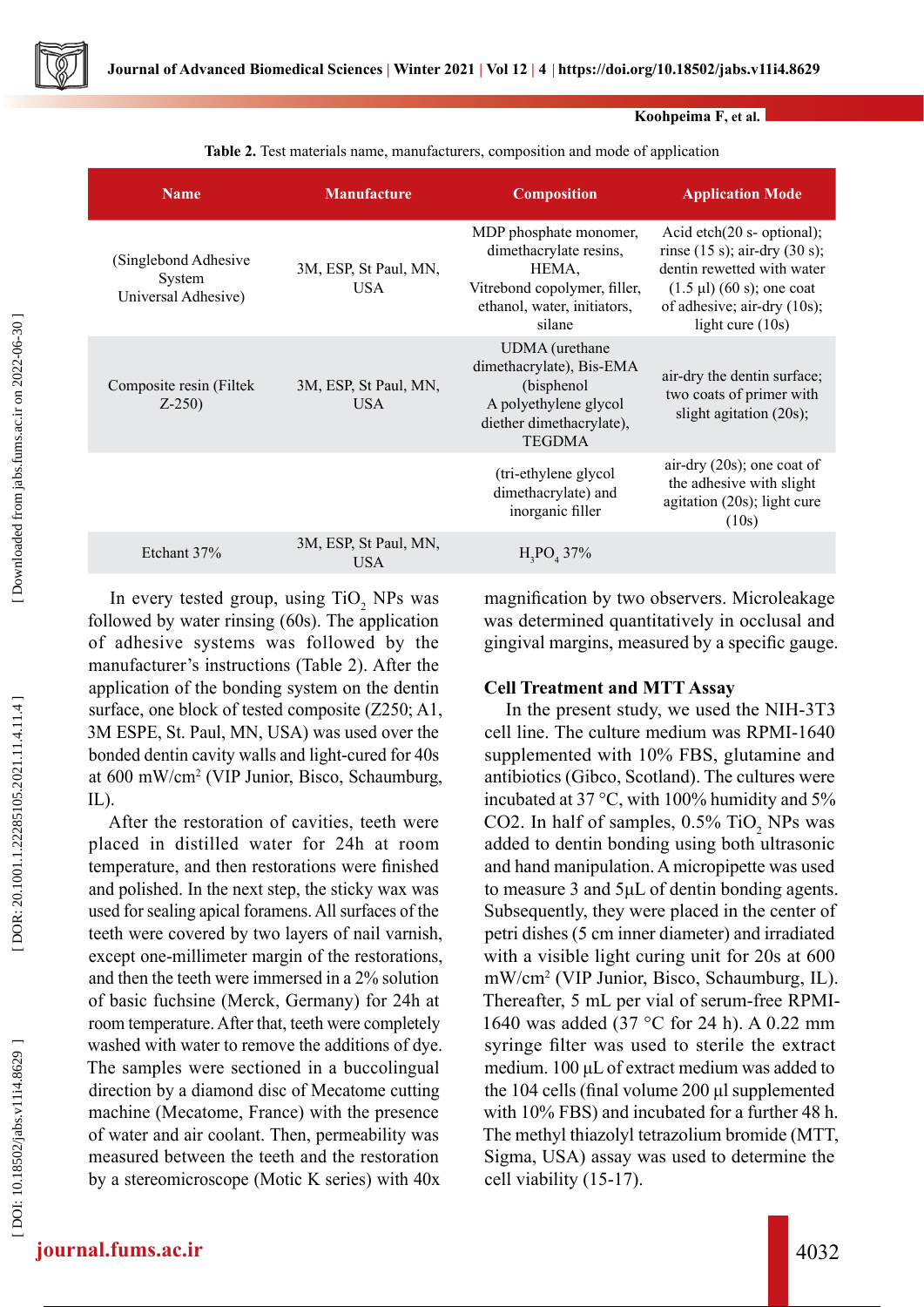# **Statistical Analysis**

Kolmogorov-Smirnov test was used to check the normal distribution of continuous variables. Continuous variables with or without normal distribution were presented as mean (standard deviation) and median (interquartile range), respectively. SPSS 18.0 software (SPSS Inc. USA) was used to analyze the data. The results of the study were analyzed using the Kruskal-Wallis test to compare the effect of the etching method and the use of  $TiO_2$  NPs on the microleakage median by the statistics expert. Mean  $\pm SD$  of cytotoxicity of two different bonding groups were assessed by Student's t-test (P< 0.05).

# **TiO 2 NPs reduce Microleakage of Adhesive**

### **Results**

### **TEM and XRD analysis**

The size and morphology of particles were assessed using a TEM (Figure 1a). TEM image shows  $TiO<sub>2</sub>$  NPs with an average diameter of about 30 nm and with a spherical shape. A typical XRD pattern of the  $TiO_2$  NPs is shown in Figure 1b. The 2θ at peak of 27.2° confirms the TiO2 rutile structure (18). The intensity of XRD peaks of the sample reflects that the formed nanoparticles are crystalline and broad diffraction peaks indicate very small size crystallite.





**Figure 1.** (a) TEM image; (b) XRD pattern of TiO<sub>2</sub> nanoparticles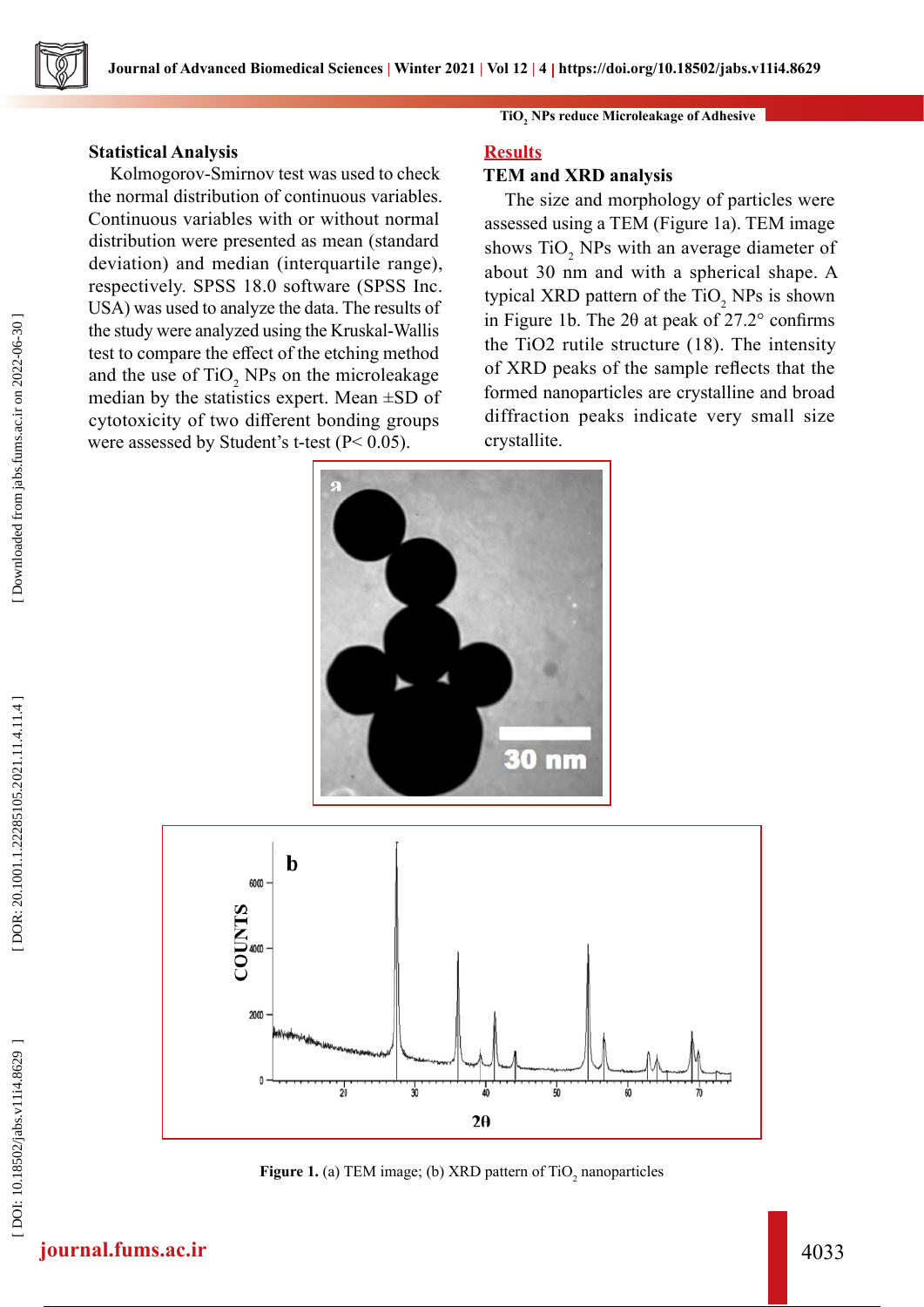# **Microleakage Measurement**

In both occlusal and gingival margins in all groups, the application of  $TiO_2$  NPs was better than no application (Chart 1). This reduction in microleakage is significant in occlusal margins (P<0.001). In the case of margins located in the enamel, we have found a

significant decrease in

the median of microleakage in the groups that underwent pretreatment of  $TiO_2$  NPs when using the total-etch and self-etch method (P<0.001) (Chart 2). A pairwise comparison test was showed significant differences in microleakage of occlusal margins in all tested groups.





Chart 1. Microleakage in both gingival and occlusal margins decreases when using TiO<sub>2</sub> NPs

**Chart 2.** The mean of microleakage in the occlusal and in the gingival. Tio<sub>2</sub> NPs in both total-etch and self-etch approaches led to a decrease in the microleakage. Kruskal-Wallis test showed significant differences in the microleakage of occlusal margins  $(P<0.001)$  but in the gingival margins, we did not any significant differences  $(P=0.128)$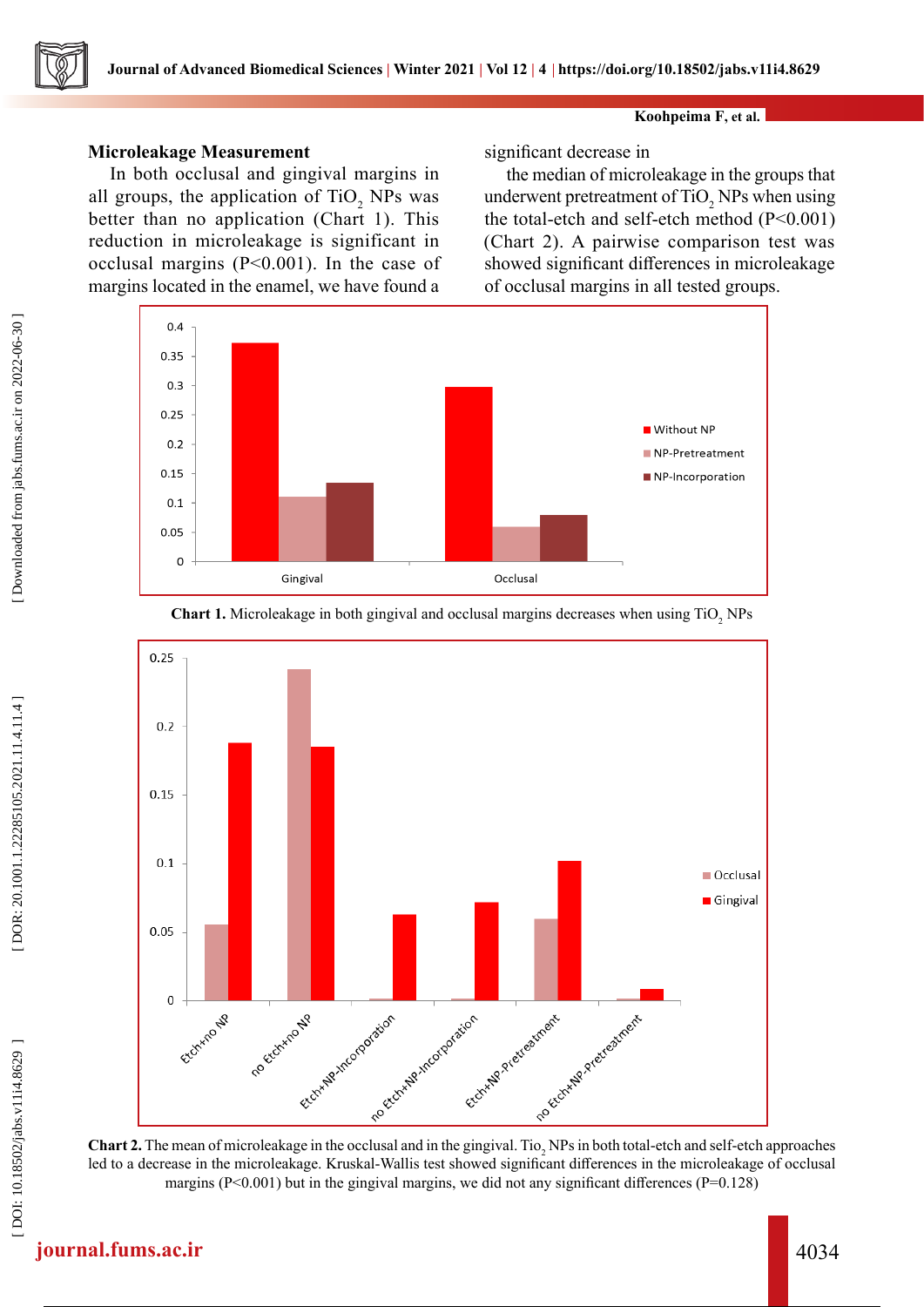

In gingival margins, although the incorporation of  $TiO<sub>2</sub>$  NPs in the total-etch and self-etch method led to a decrease in

the median of microleakage, it was not a significant microleakage reduction (P=0.128) (Table 3).

| <b>Group</b>             | Code          | Microleakage           |                        |
|--------------------------|---------------|------------------------|------------------------|
|                          |               | <b>Occlusal margin</b> | <b>Gingival margin</b> |
| Etch                     | A             | 0.056                  | 0.188                  |
| No etch                  | B             | 0.242                  | 0.185                  |
| $Etch + NP$              | $\mathcal{C}$ | 0.000                  | 0.063                  |
| No etch $+ NP$           | D             | 0.000                  | 0.072                  |
| $E$ tch + Pretreatment   | E             | 0.102                  | 0.060                  |
| No etch $+$ Pretreatment | F             | 0.009                  | 0.000                  |

# **Cell cytotoxicity**

In this study, we determined the cytotoxicity of universal single bond dental adhesive with and without incorporation of  $TiO_2$  NPs by treating the NIH-3T3 cells for 24 h followed by MTT

assay. However compared to the controls, the total cell numbers of universal single bond and TiO 2 NPs incorporated universal single bond, were 103.10% (P>0.05) and 76.35% (P<0.05) respectively (Chart 3).



**Chart 3.** Compared to the controls, the total cell numbers of universal single bond and TiO<sub>2</sub> NPs incorporated universal single bond, were  $103.10\%$  (P $>0.05$ ) and 76.35% (P $<0.05$ ), respectively

# **Discussion**

Metal oxide NPs are stable under harsh processing conditions, they are considered as unique antibacterial and safe agents (19, 20). In particular,  $TiO<sub>2</sub>$  is a non-expensive and chemically stable compound. It was showed that because of opposite charge of the metal oxides

and microorganisms, the electromagnetic attraction can lead to oxidization and death of microorganisms (21). Deactivation of the DNA and cellular enzymes also can denature bacterial cell walls that lead to increase permeability and cell death (22).

Using nanoscale fillers in resin composites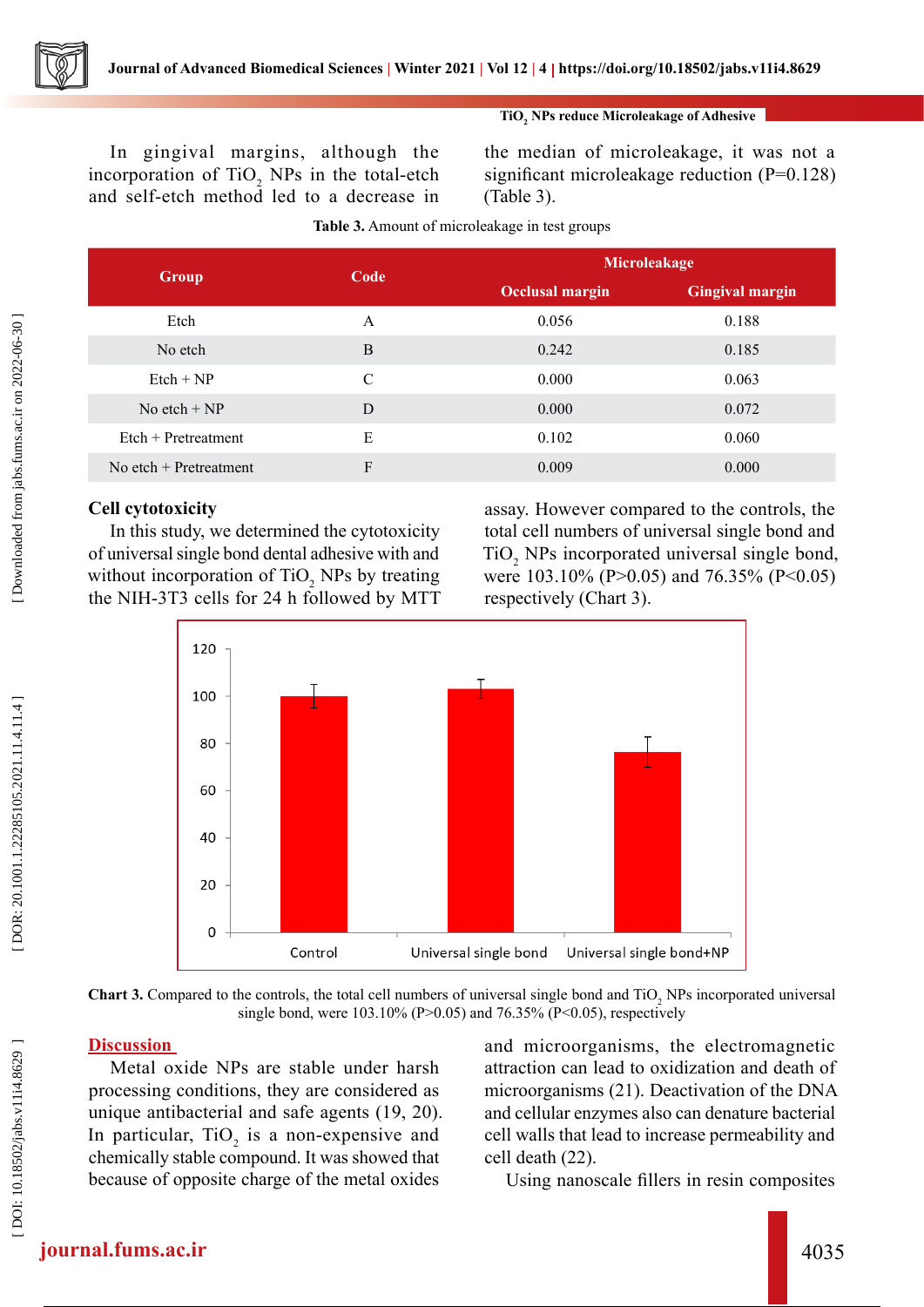

#### **Koohpeima F, et al.**

can influence their mechanical and biological properties. Due to the high biocompatibility and pleasing color of  $TiO<sub>2</sub>$  NPs, they are optimal for this application in dentistry. Previous studies that used  $\mathrm{TiO}_2$  NPs in epoxy resins, revealed that they can overcome the drawbacks of traditional tougheners and lead to improvement in its toughness, stiffness and strength (23).

It was shown that different factors such as polymerization contraction stresses and chewing forces during mastication can influence the marginal leakage of dental composites (24). These conditions can deform the tooth structure and create marginal gaps. Dentin -bonding systems are mainly used to improve the bonding strength between tooth structure and composite resin (25). The incorporation of  $TiO_2$  NPs in bonding systems may act as fillers. It was shown that increasing in filler level may contribute to improve the retention of dental restorations, distribute the occlusal stresses and reduce the microleakage across resin and dentin interface (26). After incorporating the NPs, adhesive layer may acts more efficiently as an intermediate layer between dental composites and the cavity walls. This intermediate layer can probably compensate the polymerization shrinkage stresses and shocks (27). It seems that using filled adhesives may improve internal and marginal seals and increase the mechanical properties of composite restoration. Perhaps because of these reasons the incorporation of  $TiO<sub>2</sub>$  NPs in universal bonding agents can lead to acceptable results in reducing microleakage.

This investigation was the first report on incorporation and pretreatment with  $TiO_2$  NPs for microleakage evaluation of new universal single bond. Some multifunctional cross-linking monomers are needed in order to produce a universal adhesive. These monomers can react and copolymerize with dental cements and resin-based materials in order to have good dentin wetting and hydrophilic properties (28). Also, the hydrophobicity is important to prevent hydrolysis of bond over time. For better responses of universal adhesive systems in a self-etching approach, we need enough acidity

but it should not be so acidic that separation of initiators in self-cure and dual-cure resin cements was occurred(29). Universal adhesive systems must also contain water, for the dissociation of acidic functional monomers in self-etching approach (30).

In total-etch adhesives, the hybrid layer is formed by demineralization of superficial dentin with inorganic acids, then collagen fibrils are exposed and infiltrated by hydrophilic monomers (31, 32). One of the difficulties of universal adhesive systems is that more than needed water may change the chemistry of adhesive while little water is required. This problem can lead to incomplete evaporation during the air-drying and phase separation of monomers and compromise the interface of adhesive (33). It also seems that the use of TiO2 NPs in the self-etch method of universal adhesive systems results in better dentin wetting by adhesives and increases the quality of bonding systems that leads to reduction of microleakage. These reasons are responsible for lower responses of total-etch approach to universal adhesive systems when applying  $TiO_2$  NPs compared to self-etch approach.

According to the results, it seems that the use of TiO<sub>2</sub> NPs as pretreatment agent in the totaletch method of universal adhesive helps to better penetration of phosphoric acid into dentinal tubules and increase the depth of etching, which results in the formation of longer resin tags and promotion of bond quality. The depth and extent of demineralization in the self-etch method is lower than that of total-etch. Research has shown that the monomer used in the universal adhesive can better react with hydroxyapatite in the presence of  $\text{TiO}_2$  NPs, and this chemical reaction allows the penetration of  $\text{TiO}_2$  NPs into dentinal tubules and may help to prevent microleakage.

This investigation was the first report on incorporation and pretreatment with  $\text{TiO}_2$  NPs for microleakage evaluation of new universal single bond. Some multifunctional cross-linking monomers are needed in order to produce a universal adhesive. These monomers can react and copolymerize with dental cements and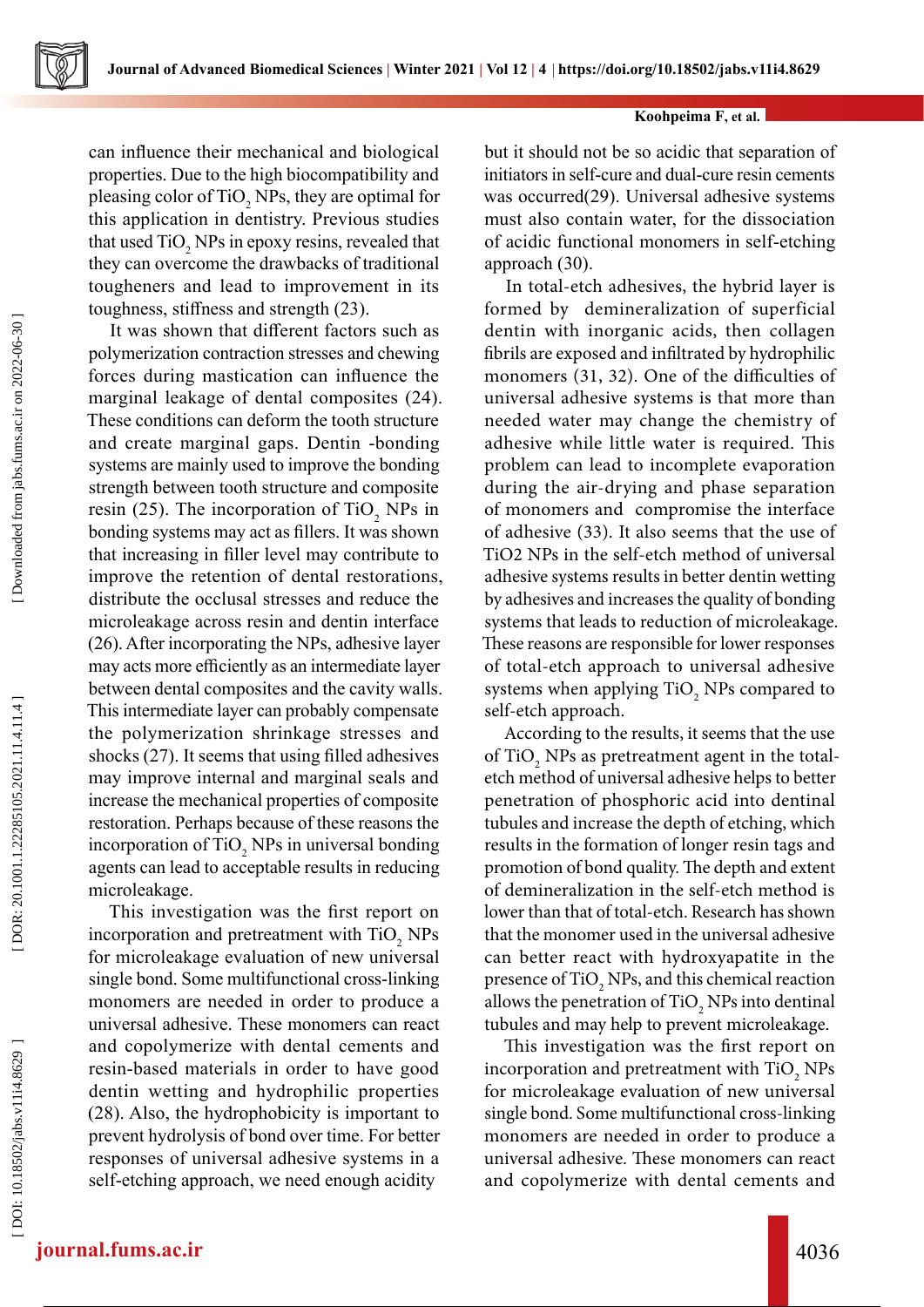resin-based materials in order to have good dentin wetting and hydrophilic properties (28). Also, the hydrophobicity is important to prevent hydrolysis of bond over time. For better responses of universal adhesive systems in a self-etching approach, we need enough acidity but it should not be so acidic that separation of initiators in self-cure and dualcure resin cements was occurred (29). Universal adhesive systems must also contain water, for the dissociation of acidic functional monomers in self-etching approach (30).

In total-etch adhesives, the hybrid layer is formed by demineralization of superficial dentin with inorganic acids, then collagen fibrils are exposed and infiltrated by hydrophilic monomers (31, 32). One of the difficulties of universal adhesive systems is that more than needed water may change the chemistry of adhesive while little water is required. This problem can lead to incomplete evaporation during the air-drying and phase separation of monomers and compromise the interface of adhesive (33). It also seems that the use of  $TiO<sub>2</sub>$  NPs in the self-etch method of universal adhesive systems results in better dentin wetting by adhesives and increases the quality of bonding systems that leads to reduction of microleakage. These reasons are responsible for lower responses of total-etch approach to universal adhesive systems when applying TiO $_2^{}$ NPs compared to self-etch approach.

According to the results, it seems that the use of TiO<sub>2</sub> NPs as pretreatment agent in the totaletch method of universal adhesive helps to better penetration of phosphoric acid into dentinal tubules and increase the depth of etching, which results in the formation of longer resin tags and promotion of bond quality. The depth and extent of demineralization in the self-etch method is lower than that of total-etch. Research has shown that the monomer used in the universal adhesive can better react with hydroxyapatite in the presence of  $TiO<sub>2</sub>$  NPs, and this chemical reaction allows the penetration of  $TiO_2$  NPs into dentinal tubules and may help to prevent microleakage.

### **TiO 2 NPs reduce Microleakage of Adhesive**

Previous studies have shown lower cytotoxicity and better responses of oral soft tissues in self- etch adhesives compared to total-etch adhesive systems (34). The present study shows that adhesive systems can have metabolic effects in NIH-3T3 fibroblasts. Due to the speed and ease of cell growth, NIH-3T3 cell line is chosen to evaluate the biological responses of monomer materials; on the other hand, it is in line with ISO recommendations for assessment of toxicity of dental materials (35). It was shown that whereas the  $TiO_2$  NPs incorporated universal single bond had moderate cytotoxic effects, the universal adhesive system alone was fully tolerated by NIH-3T3 fibroblasts. This universal adhesive system contains specific functional monomers such as Vitrebond Copolymer, silane and MDP. The presence of silane in the universal adhesive allows direct application of it. MDP is a monomer with a long carbon chain that is responsible for hydrolytic stability and hydrophobicity. Thus, cell viability in this type of adhesive systems may be related to the presence of multiple components. One previous study also demonstrated that differences in the type of solvents, adhesive concentration, molecular weight and monomer type can have a considerable effect on the adhesive cytotoxicity (36). Other in vitro investigations have demonstrated that monomers such as UDMA and Bis-GMA were strongly cytotoxic, whereas TEGDMA and HEMA are less cytotoxic to fibroblasts (37). It has been reported that camphoroquinine (the most common photoactivator) may also leach from dental adhesive systems and induce mutagenic and cytotoxic effects (37, 38). In the previous studies, the addition of 0.5% Ag NPs or 10% quaternary ammonium dimethacrylate into the bonding agents could not induce considerable cytotoxic effects compared to the conventional bonding agents (39). Further investigations are needed to elucidate the probable risks of using NPs in dental materials.

### **Conclusions**

In conclusion, considering the limitations of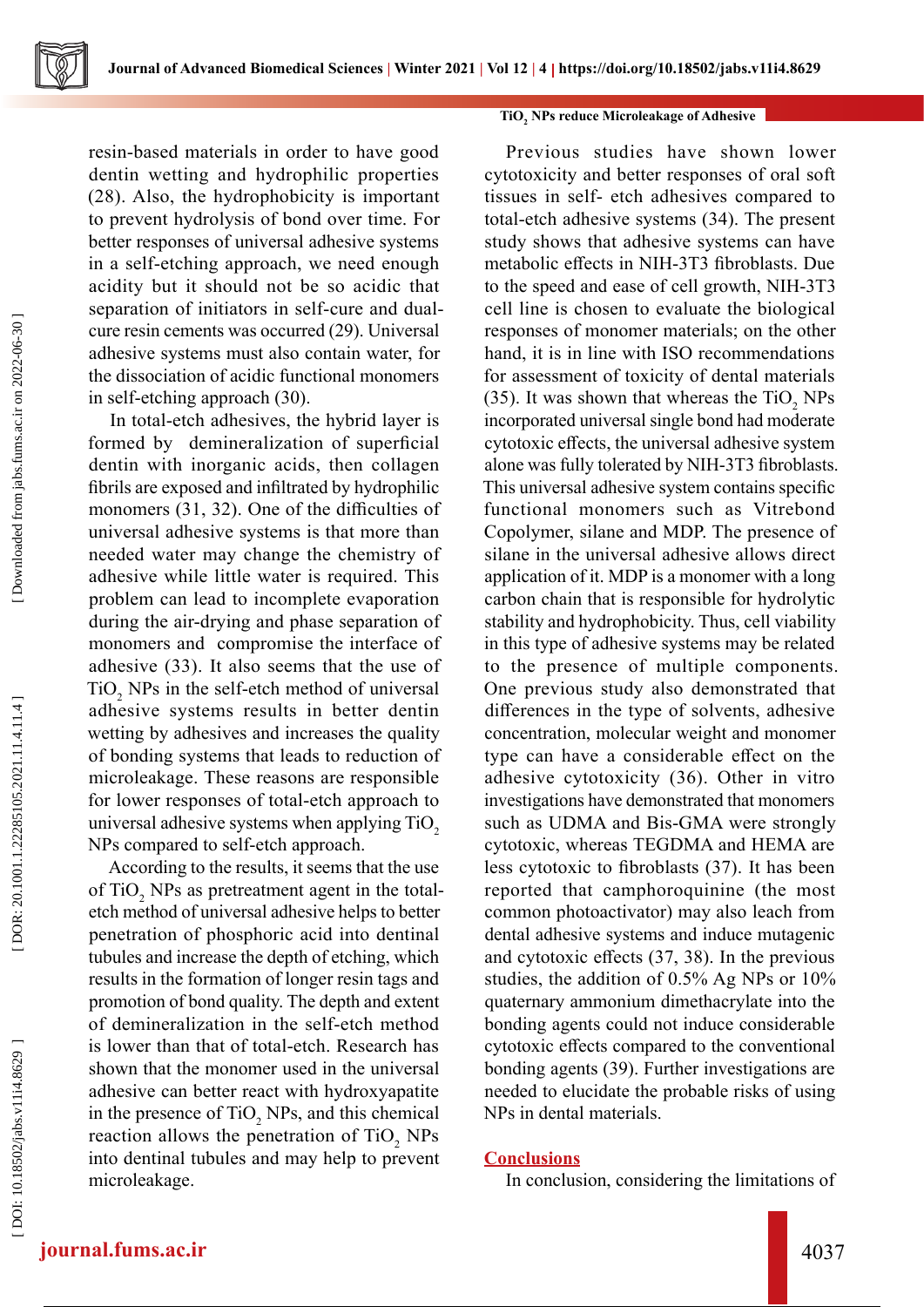

the present study, using  $TiO_2$  NPs with both self-etch and total-etch approaches to universal adhesive seems to be reasonable for decreasing the microleakage of resin composite restorations. Moreover, TiO<sub>2</sub> NPs have negative effect on NIH-3T3 cell viability.

### **Acknowledgments**

The authors thank the vice-chancellery of Shiraz University of Medical Sciences for supporting the research (Grant# 13839).

# **Conflict of interests**

The authors declare no conflict of interest.

### **References**

1.Sivakumar JSK, Prasad A, Soundappan S, Ragavendran N, Ajay R, Santham K. A comparative evaluation of microleakage of restorations using silorane-based dental composite and methacrylate-based dental composites in Class II cavities: An in vitro study. Journal of pharmacy & bioallied sciences. 2016;8(1):S81.

2.Kidd EA. Microleakage: a review. Journal of dentistry. 1976;4(5):199-206.

3.Aminoroaya A, Neisiany RE, Khorasani SN, Panahi P, Das O, Madry H, et al. A review of dental composites: Challenges, chemistry aspects, filler influences, and future insights. Composites Part B: Engineering. 2021;10:8852. 4.Theodore M, Harald O, Edward J. Sturdevant's art and science of operative dentistry. Mosby. 2006;5:807-40.

5.Soares CJ, Rodrigues MdP, Vilela Abf, Pfeifer CS, Tantbirojn D, Versluis A. Polymerization shrinkage stress of composite resins and resin cements–What do we need to know? Brazilian oral research. 2017;31:e62.

6.Hoseinifar R, Mofidi M, Malekhosseini N. The effect of occlusal loading on gingival microleakage of bulk fill composites compared with a conventional composite. Journal of Dentistry. 2020;21(2):87.

7.Schneider LFJ, Cavalcante LM, Silikas N. Shrinkage stresses generated during resin-composite applications: a review. Journal of dental biomechanics. 2010;2010:131630.

8.Sodagar A, Akhoundi MSA, Bahador A, Jalali YF, Behzadi Z, Elhaminejad F, et al. Effect of TiO2 nanoparticles incorporation on antibacterial properties and shear bond strength of dental composite used in Orthodontics. Dental press journal of orthodontics. 2017;22(5):67-74.

9.Arun D, Adikari Mudiyanselage D, Gulam Mohamed R, Liddell M, Monsur Hassan NM, Sharma D. Does the Addition of Zinc Oxide Nanoparticles Improve the Antibacterial Properties of Direct Dental Composite Resins? A Systematic Review. Materials. 2021;14(1):40.

#### **Koohpeima F, et al.**

10.Jafari S, Mahyad B, Hashemzadeh H, Janfaza S, Gholikhani T, Tayebi L. Biomedical applications of TiO2 nanostructures: Recent advances. International Journal of Nanomedicine. 2020;15:3447.

11.Wang G, Li J, Lv K, Zhang W, Ding X, Yang G, et al. Surface thermal oxidation on titanium implants to enhance osteogenic activity and in vivo osseointegration. Scientific reports. 2016;6:31769.

12.Garcia-Contreras R, Scougall-Vilchis RJ, Contreras-Bulnes R, Sakagami H, Morales-Luckie RA, Nakajima H. Mechanical, antibacterial and bond strength properties of nano-titanium-enriched glass ionomer cement. Journal of Applied Oral Science. 2015;23(3):321-8.

13.Barot T, Rawtani D, Kulkarni P. Nanotechnologybased materials as emerging trends for dental applications. Reviews on Advanced Materials Science. 2021;60(1):173-89.

14.Priyadarsini S, Mukherjee S, Mishra M. Nanoparticles used in dentistry; a review. Journal of oral biology and craniofacial research. 2018;8(1):58-67.

15.Koulaouzidou EA, Helvatjoglu-Antoniades M, Palaghias G, Karanika-Kouma A, Antoniades D. Cytotoxicity evaluation of an antibacterial dentin adhesive system on established cell lines. Journal of Biomedical Materials Research Part B: Applied Biomaterials. 2008;84(1):271-6.

16.Koliniotou-Koubia E, Dionysopoulos P, Koulaouzidou E, Kortsaris A, Papadogiannis Y. In vitro cytotoxicity of six dentin bonding agents. Journal of oral rehabilitation. 2001;28(10):971-5.

17.Mokhtari MJ, Koohpeima F, Mohammadi H. A comparison inhibitory effects of cisplatin and MNPs-PEG-cisplatin on the adhesion capacity of bone metastatic breast cancer. Chemical biology & drug design. 2017;90(4):618-28.

18.Duvarci ÖÇ, Çiftçioğlu M. Preparation and characterization of nanocrystalline titania powders by sonochemical synthesis. Powder technology. 2012;228:231-40.

19.Tang Z-X, Lv B-F. MgO nanoparticles as antibacterial agent: preparation and activity. Brazilian Journal of Chemical Engineering. 2014;31(3):591-601.

20.Shkodenko L, Kassirov I, Koshel E. Metal Oxide Nanoparticles Against Bacterial Biofilms: Perspectives and Limitations. Microorganisms. 2020;8(10):1545.

21.Gatto S. Photocatalytic activity assessment of microsized TiO2 used as powders and as starting material for porcelain gres tiles production. Ph.D. Thesis, University of Milan, Milan, Italy, December 2014.

 22.Dakal TC, Kumar A, Majumdar RS, Yadav V. Mechanistic basis of antimicrobial actions of silver nanoparticles. Frontiers in microbiology. 2016;7:1831.

23.Yoshida K, Tanagawa M, Atsuta M. Effects of filler composition and surface treatment on the characteristics of opaque resin composites. Journal of Biomedical Materials Research. 2001;58(5):525-30.